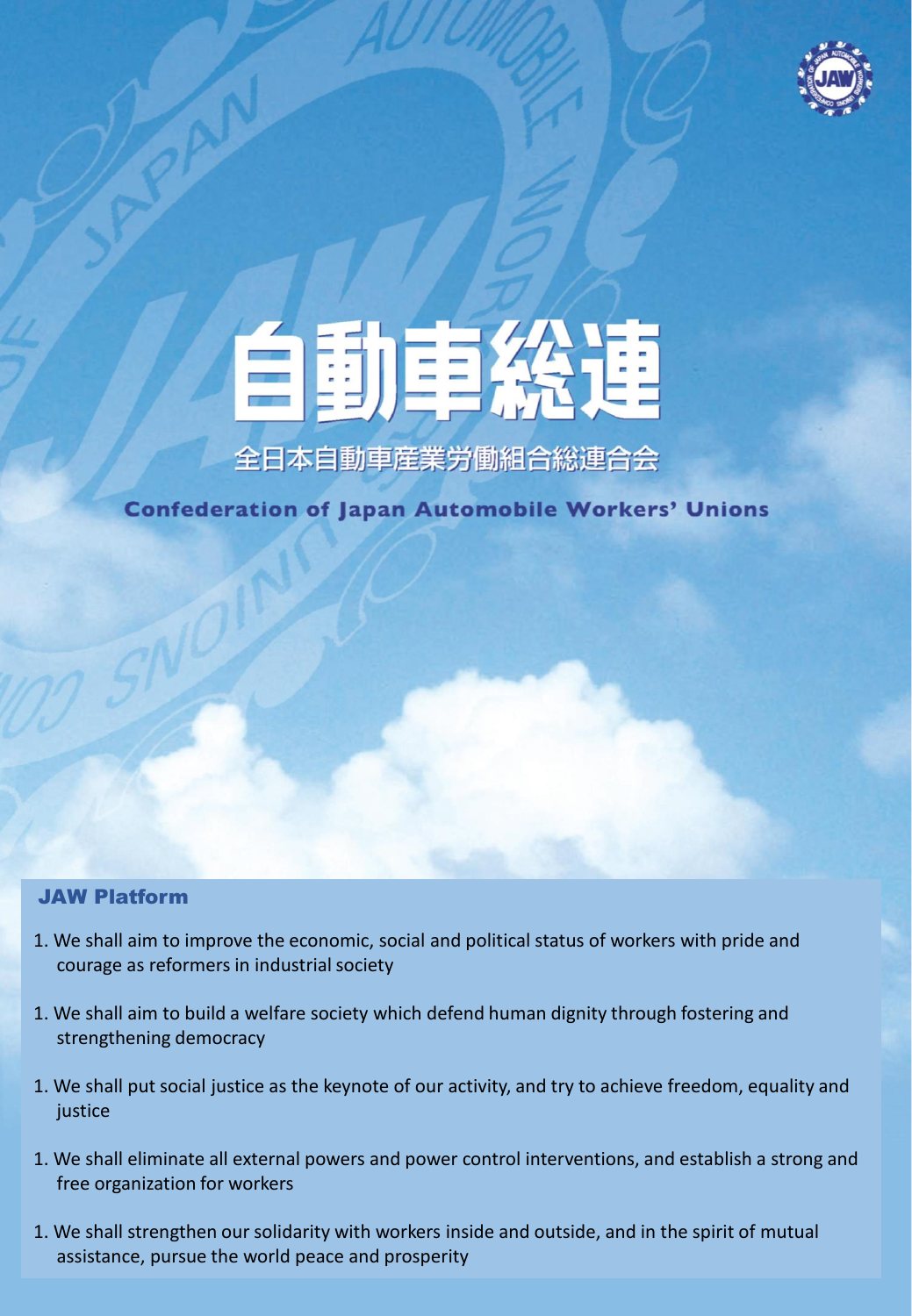### Preface

Confederation of Japan Automobile Workers' Unions (JAW) is an industrywide organization representing the unions in Japan's automotive industry, including unions of auto manufacturers, parts makers, sales dealers, transportation companies and other automobile-related companies.

JAW was formed in 1972 and the current membership is 797,000 (as of July 2021).

JAW has been actively engaged in activities relating to industrial policies, improvement of working conditions including wages, social welfare and promotion of national and international solidarity.

### **Affiliated unions**

JAW is comprised of 12 federations with 797,000 members (as of July 2021)



### Industry-wide Organization (=JAW)

JAW is an industry-wide organization that serves as the confederated body for federations of enterprise-based unions. JAW promotes various activities using scale merit efficiently.

#### What is "Enterprise-based union"?

The basic unit of Japanese trade unions is "enterprisebased," namely, one union is organized per company. In general, these unions and their counterpart management conduct negotiations and discussions. negotiations over wage hikes and improvement of working conditions are conducted and concluded between the union and management of each company.





Confederation

What is "Federation"? Enterprise-based unions under one company group form a "federation", which centers on manufactures but also includes parts makers, sales dealers and transportation companies. In order to protect union members' jobs and improve their standard of living, it is extremely important that individual unions join forces and form one federation which has the capability to negotiate with management.



Akihiro KANEKO President, JAW (Since Sept. 2021)



Union Federation Parts  $\overline{\mathsf{H}}$  Maker  $\overline{\mathsf{H}}$  Carrier

Parts | Dealer | Dealer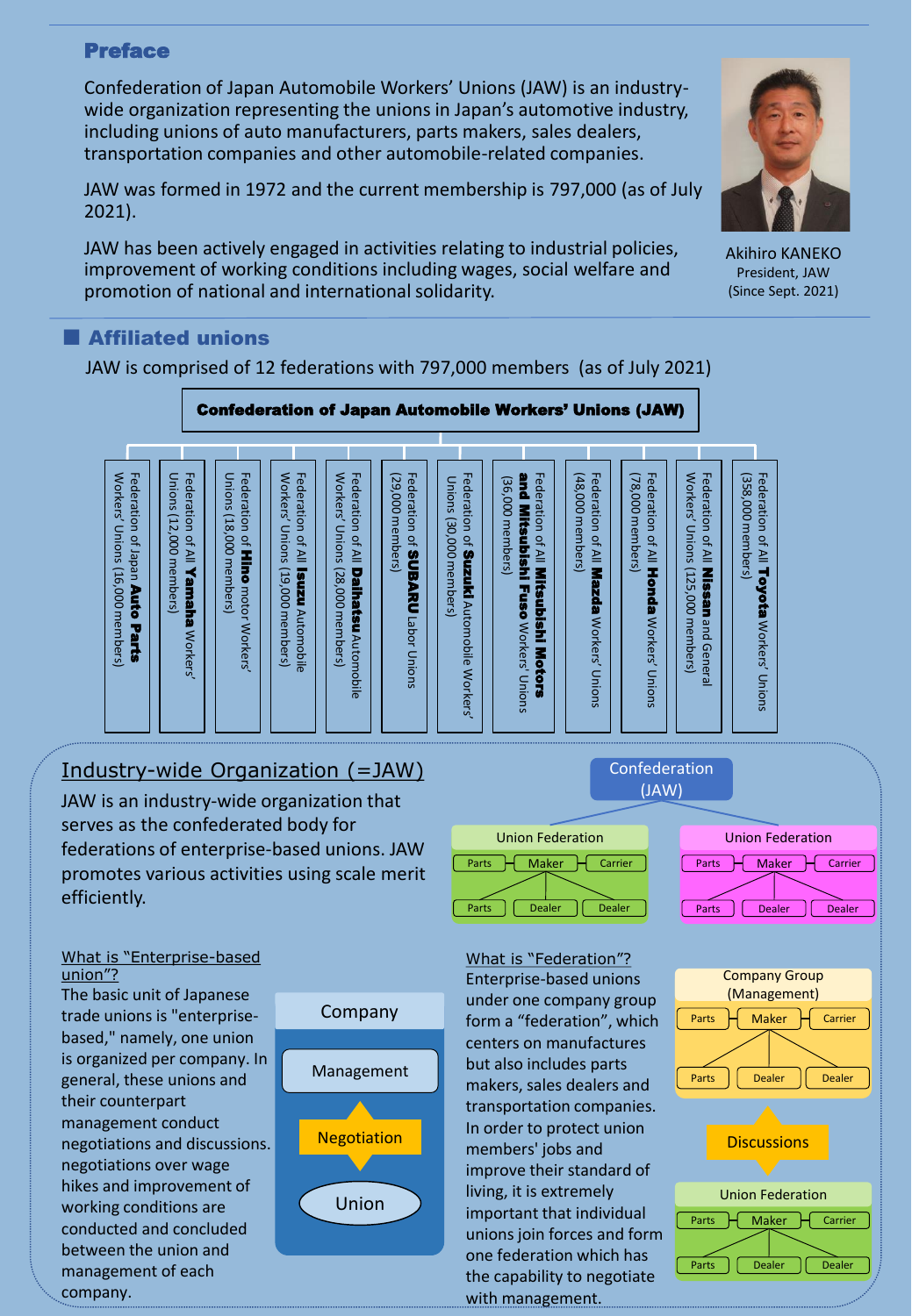### ■ Counterpart function

There are four management organizations which go beyond the framework of enterprises in Japan.

- ・Japan Automobile Manufacturers Association (JAMA)
- ・Japan Auto Parts Industries Association (JAPIA)
- ・Japan Automobile Dealers Association (JADA)
- ・Japan Automobile Transporters Association (JATA)

JAW holds the regular meetings with these organizations respectively on the issues including the industrial policy.

# ■ National and International Solidarity

JAW has always played a major role in Japanese trade union movement as a member of JTUC-Rengo, the National Center of Japan and JCM, Japan Council of Metal Workers' Unions. In addition, regarding international activities, JAW is affiliated with the ITUC, IndustriALL, and UNI. We are actively participating in those activities.

#### **Regular Meetings JAPIA** Parts Makers **JAMA** Manufacturers **JATA Transporters JADA** Dealers Confederation of Japan Automobile Workers' Unions (JAW) 12 Federations Trade Union





## ■ "20-30 Visions" of JAW's international activities

JAW has been promoting international activities according to "20・30 Visions" of JAW's international activities in order to ensure the basic labor rights, to build constructive labor-management relations and to contribute to sound and sustainable development of companies in the global automobile industry.